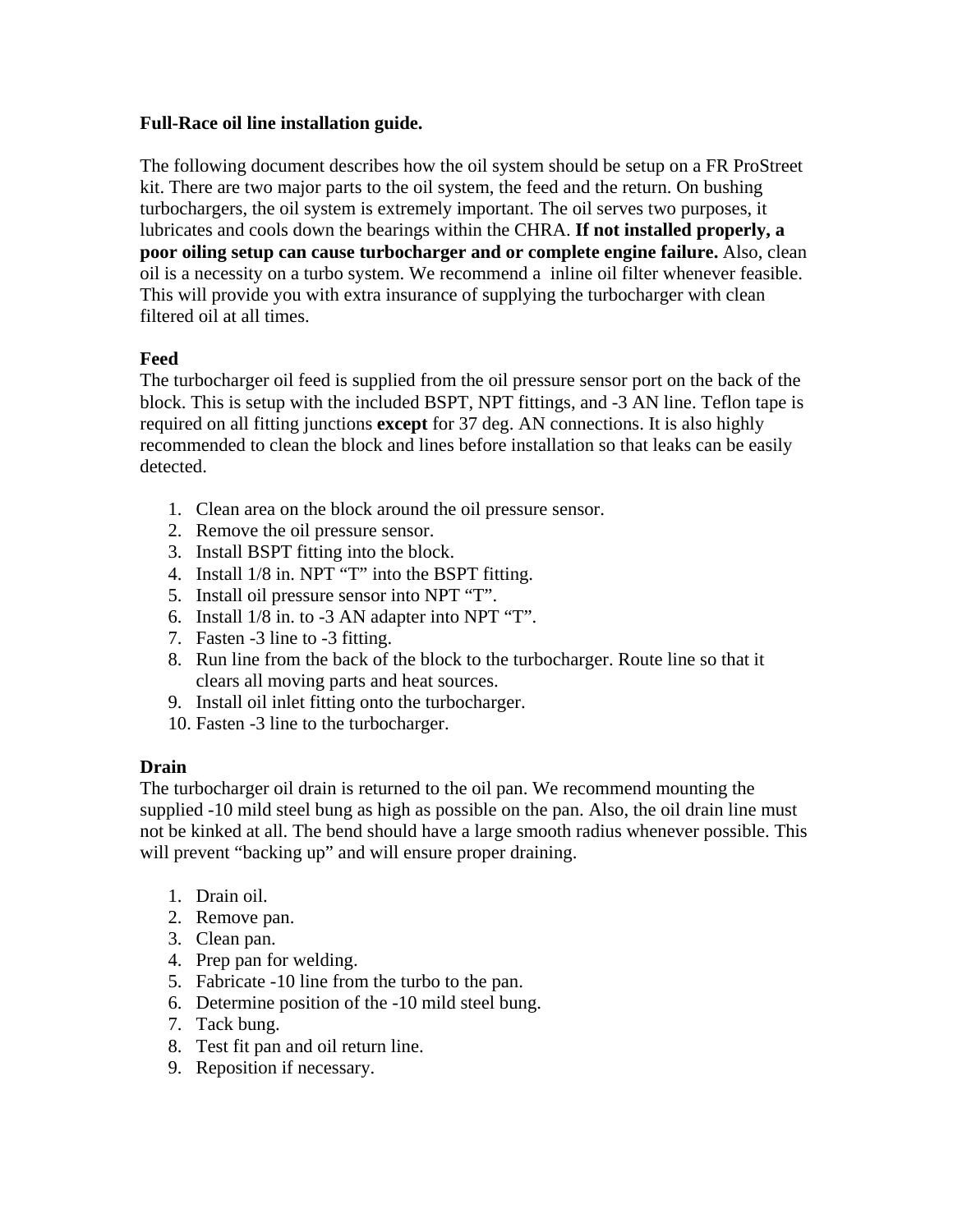The following pictures illustrate a properly installed oil drain line. If you have any questions, feel free to contact us toll free at 866.FullRace or via email at [tech@full](mailto:tech@full-race.com)[race.com.](mailto:tech@full-race.com)



**Figure 1. CHRA oil drain fittings.**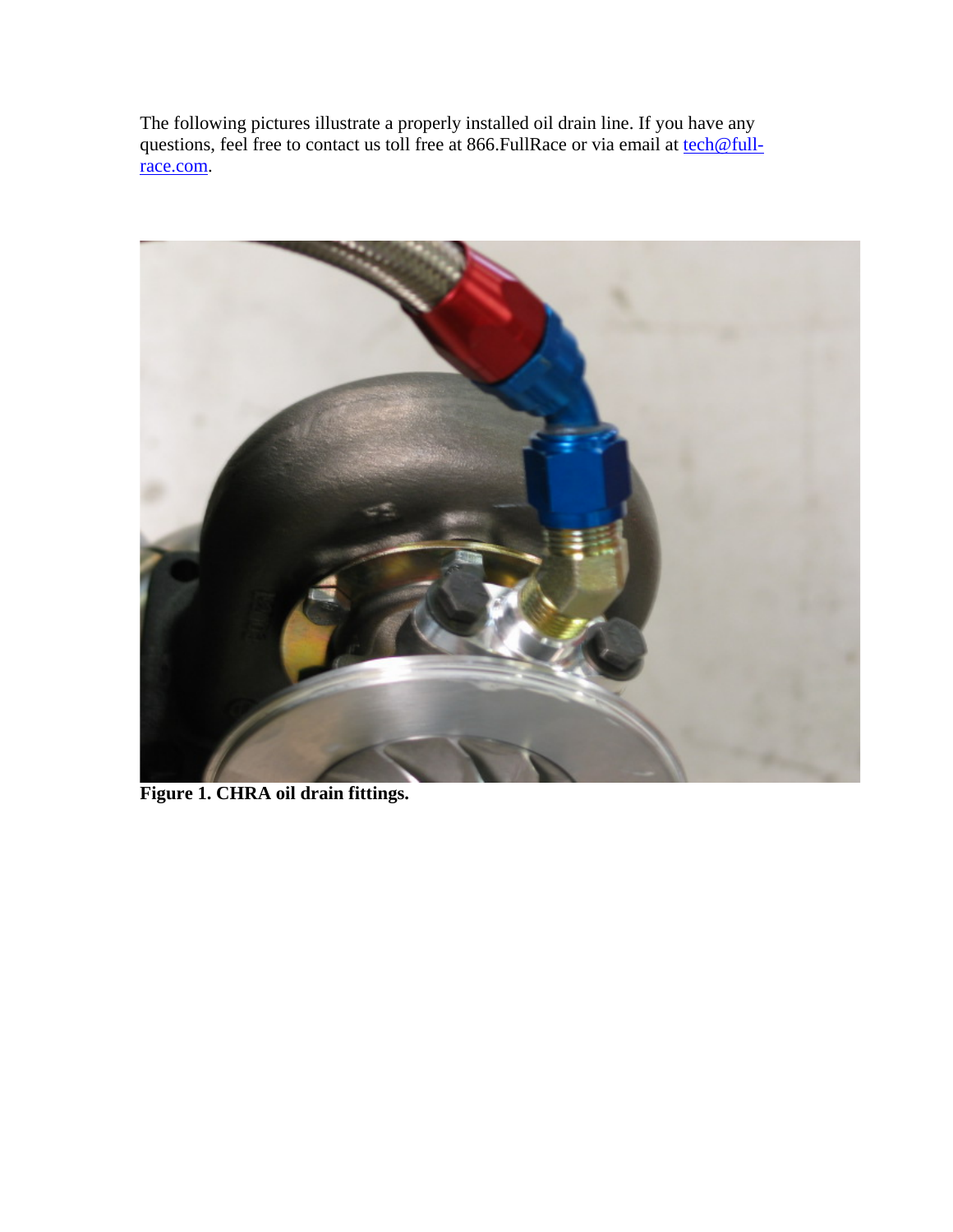

**Figure 2. Oil drain line.**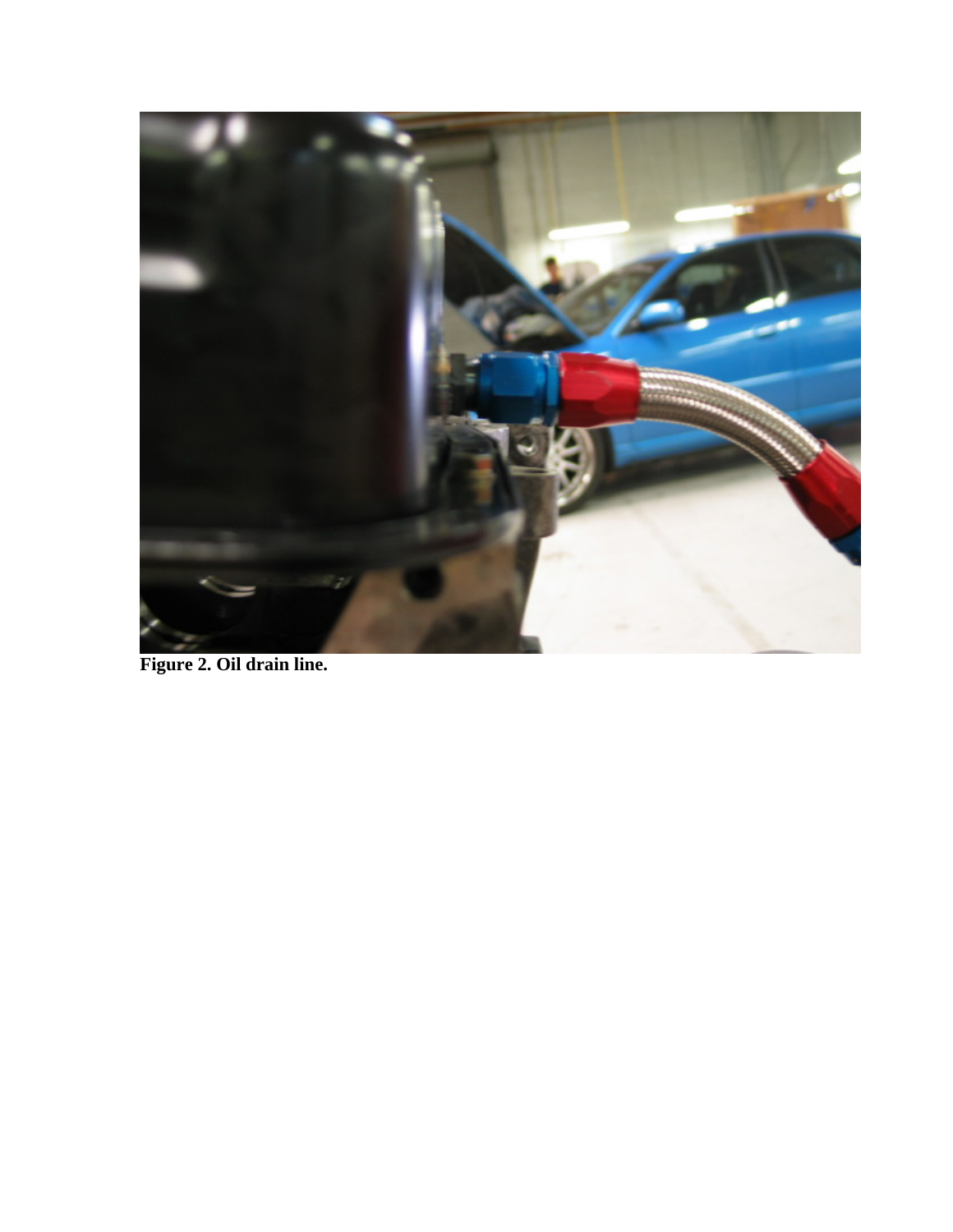

**Figure 3. -10 mild steel fiting.**